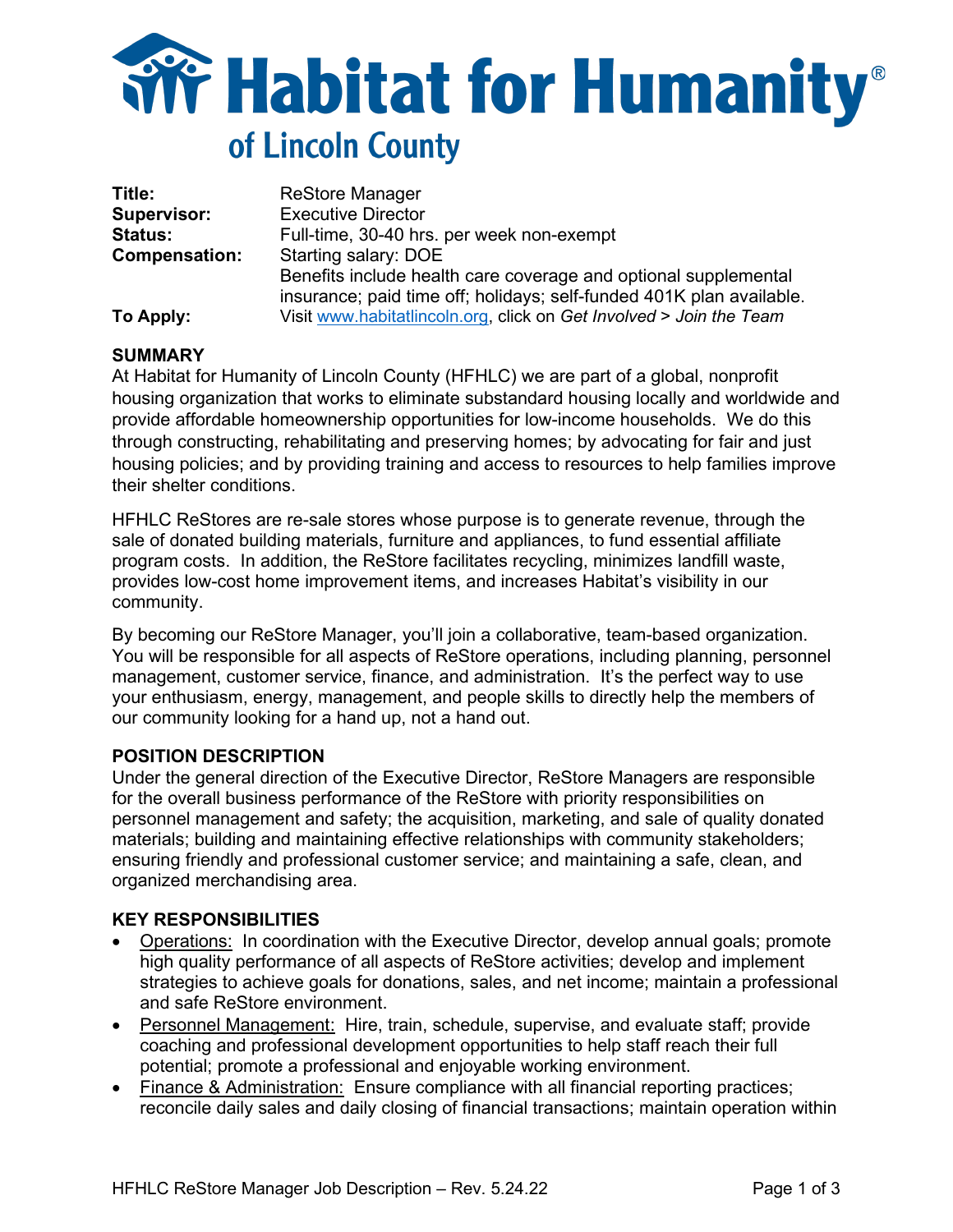annual operating budget and recommend capital expenditures; monitor actuals against budget and manage expenditures accordingly; track sales data and adjust procurement strategies to meet customer demand.

- Reporting & Communication: Create regular written report of activities for executive leadership and the Board of Directors; ensure Executive Director is informed of progress and challenges.
- Customer Service: Lead by example to ensure staff and volunteers provide friendly and professional customer service; clarify policies; resolve disputes; serve as back-up cashier; assist customers with loading purchases in vehicles.
- Merchandising: Oversee effective merchandising of the floor, maximizing available display space and use inventory control and pricing to ensure appropriate turnover of merchandise; assist donors with unloading donated items; accept and process donated inventory; manage in-store promotions; update social media (Facebook, Craig's list, etc.).
- Safety: Ensure maintenance of ReStore safety standards and cleanliness, including communicable disease prevention and control measures; identify and correct potential safety hazards; look out for the safety of other staff and volunteers; ensure staff are upto-date on safety training; complete monthly and annual safety reports.
- Volunteers: Recruit, train, and engage volunteers in a meaningful way, understanding that each is an individual with different capabilities; train new volunteers to deliver high quality, consistent customer service experience in the ReStore and ensure issues are professionally resolved and reported in a timely basis; ensure a positive and enjoyable volunteer experience.
- Other Duties as Assigned: Meet all long- and short-term goals established by the Executive Director.

# **POSITION REQUIREMENTS**

• Successful results from a criminal and sex offender background check.

# **REQUIRED QUALIFICATIONS**

- Retail management experience, including operations, merchandising, administration, personnel, and financial management.
- Experience leading and motivating teams.
- Experience providing excellent customer service.
- Experience monitoring budgets and managing expenditures.
- Knowledge of basic safety standards and processes in a retail environment.
- Basic computer skills, including email, word processing, and data entry.

# **PREFERRED QUALIFICATIONS**

- Volunteer management experience.
- Basic knowledge of home repair and construction materials

# **ADDITIONAL SKILLS**

- Ability to plan, schedule, prioritize, coordinate, delegate and manage multiple work activities.
- Strong interpersonal skills, dealing well with a variety of people, personalities and backgrounds.
- Excellent written and verbal communication and public relations skills.